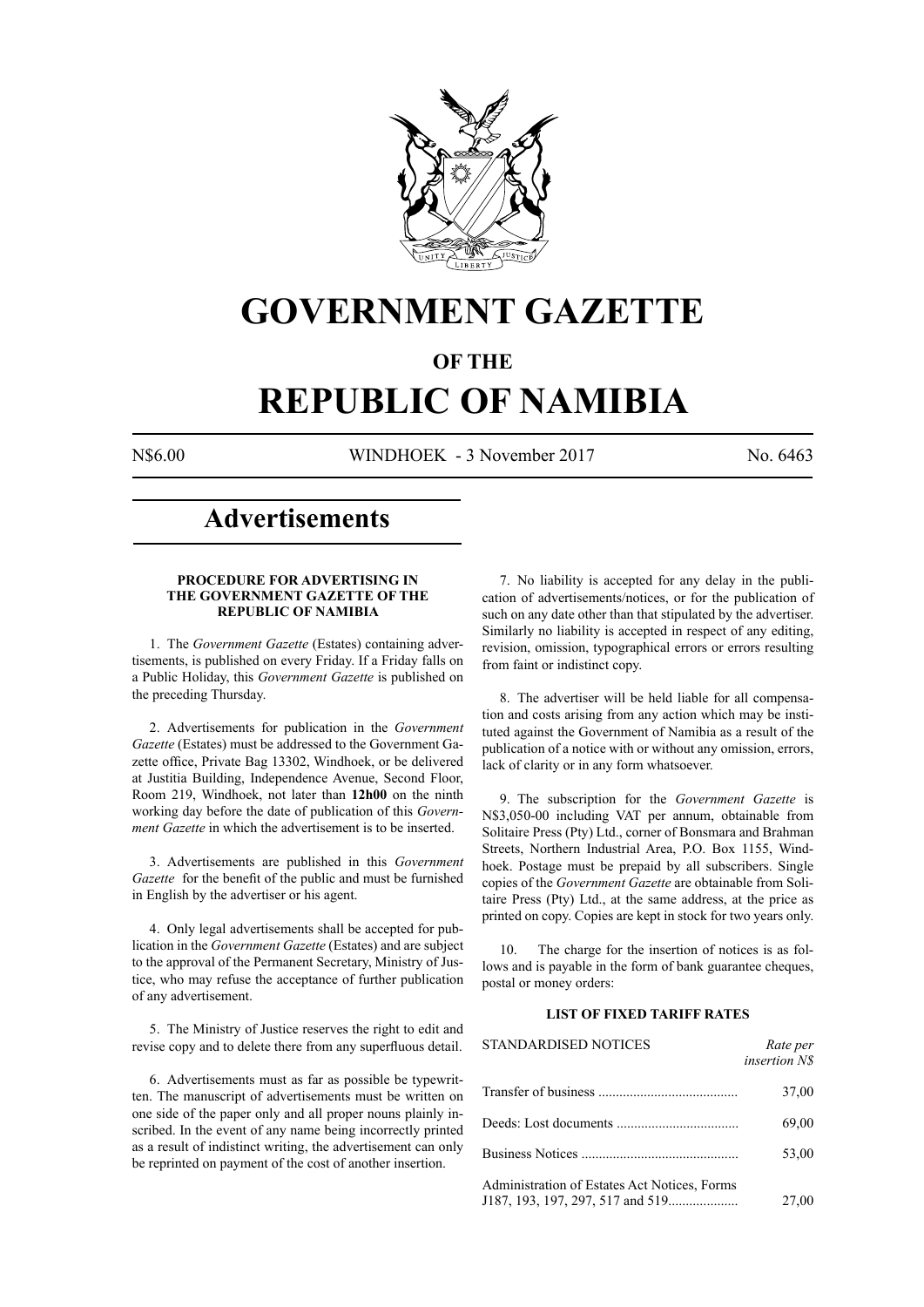| Insolvency Act and Companies Act Notices:                                                                                                                                                               | 48,00  |
|---------------------------------------------------------------------------------------------------------------------------------------------------------------------------------------------------------|--------|
| N.B. Forms 2 and 6 additional statements according<br>to word count table, added to the basic tariff.                                                                                                   | 333,00 |
| Naturalisation notices (including a reprint for the                                                                                                                                                     | 27,00  |
| Unclaimed moneys - only in the <i>Government</i><br>Gazette, closing date 15 January (per entry of                                                                                                      | 13,00  |
|                                                                                                                                                                                                         | 53,00  |
|                                                                                                                                                                                                         | 27,00  |
| NON-STANDARDISED NOTICES                                                                                                                                                                                |        |
| Company notices:                                                                                                                                                                                        |        |
| Short notices: Meetings, resolutions, offers of<br>compromise, conversions of companies, voluntary<br>windings-up, etc.: closing of members' registers<br>for transfer and/or declarations of dividends | 120,00 |
| Declaration of dividends with profit statements,                                                                                                                                                        | 267,00 |
| Long notices: Transfers, changes in respect of<br>shares or capital, redemptions, resolutions,                                                                                                          | 373,00 |
|                                                                                                                                                                                                         | 120,50 |

#### **FORM J 187**

#### **LIQUIDATION AND DISTRIBUTION ACCOUNTS IN DECEASED ESTATES LYING FOR INSPECTION**

In terms of section 35(5) of Act 66 of 1965, notice is hereby given that copies of the liquidation and distribution accounts (first and final, unless otherwise stated) in the estates specified below will be open for the inspection of all persons interested therein for a period of 21 days (or shorter or longer if specially stated) from the date specified or from the date of publication hereof, whichever may be the later, and at the offices of the Master and Magistrate as stated.

Should no objection thereto be lodged with the Master concerned during the specified period, the executor will proceed to make payments in accordance with the accounts.

1185/2013 KAPIA Otto Mwandingi, 35122000166, Ondangwa. First Amended. Ondangwa. Windhoek. Harmse Attorneys, P.O. Box 20149, Windhoek.

793/2017 SELL Johann Werner, 55122400865, No. 6 Bassingthwaighte Street, Windhoek. Windhoek. Windhoek. Advance Wealth Management (Pty) Ltd, P.O. Box 86568, Eros, Windhoek.

656/2012 PRETORIUS Evelyn Catherine, 450113- 0800211, Erf 2361, Louis Hendricks Avenue, Khomasdal, Windhoek. Nakamhela Attorneys, Kessler Flats 7, 2 Teinert Street, P.O. Box 5691, Windhoek, Namibia.

957/2017 STEYN Francois Petrus van Zyl, 2808055010080, Somerset West. Windhoek. Bank Windhoek Limited, Trust Department, P.O. Box 15, Windhoek.

| Liquidators' and other appointees' notices                    | 80,00  |
|---------------------------------------------------------------|--------|
| Gambling house licences/Liquor licences                       | 120,00 |
| SALES IN EXECUTION AND OTHER PUBLIC SALES:                    |        |
|                                                               | 207,00 |
| Public auctions, sales, tenders and welfare<br>organisations: | 69,00  |
|                                                               | 171,00 |
|                                                               | 253.00 |
| ORDERS OF THE COURT                                           |        |

| Provisional and final liquidations or                  |        |
|--------------------------------------------------------|--------|
|                                                        | 157,00 |
| Reduction of change in capital mergers, offers         |        |
|                                                        | 373,00 |
| Judicial managements, <i>curator bonis</i> and similar |        |
|                                                        | 373,00 |
|                                                        | 48,00  |
| Supersession and discharge of petitions (J.158)        | 40,00  |
|                                                        |        |

11. The charge for the insertion of advertisements other than the notices mentioned in paragraph 10 is at the rate of N\$13,00 per cm double column. (Fractions of a cm must be calculated as a cm).

12. No advertisements shall be inserted unless the charge is prepaid. Cheques, drafts, postal or money orders must be made payable to the Ministry of Justice, Private Bag 13302, Windhoek.

1707//2016 ALBERTS Festa, 38100300100, Outjo. Outjo. Windhoek. Bank Windhoek Limited, Trust Department, P.O. Box 15, Windhoek.

2023/2016 LOCK Robert, 52042000280, Windhoek. Windhoek. Bank Windhoek Limited, Trust Department, P.O. Box 15, Windhoek.

739/2017 BOTMA Johannes Lodewikus, 551103- 00054, Windhoek. Anna Sophia Botma, 58090400159. Windhoek. Bank Windhoek Limited, Trust Department, P.O. Box 15, Windhoek.

132/2017 HOEBES Liseana, 55123000119, Windhoek. Windhoek. Bank Windhoek Limited, Trust Department, P.O. Box 15, Windhoek.

1082/2016 HANEKOM Henrietta Elvira, 491125- 00127, Keetmanshoop. Johannes Albertus Hanekom. Keetmanshoop. Windhoek. Bank Windhoek Limited, Trust Department, P.O. Box 15, Windhoek.

1187/2017 ERK Jutta, 15 September 1944, PP4223- 07986, Unit No. 1, The Terrace, No. 33 Stein Street, Klein Windhoek, Windhoek. Pointbreak Trust and Estates (Pty) Ltd, P.O. Box 156, Windhoek.

1228/2014 PRINS Jacob Jakobus, 72122600160, Grootberg Street, Henties Bay. Henties Bay. Windhoek. Platinum Trust, P.O. Box 4630, Walvis Bay.

629/2017 HUNTER Geoffrey Royston, 481126- 00023, Unit 30 Rossmund, Swakopmund, Namibia. Diana Emily Hunter, 48060110012. Swakopmund. Windhoek. Old Mutual Trust, P.O. Box 165, Windhoek.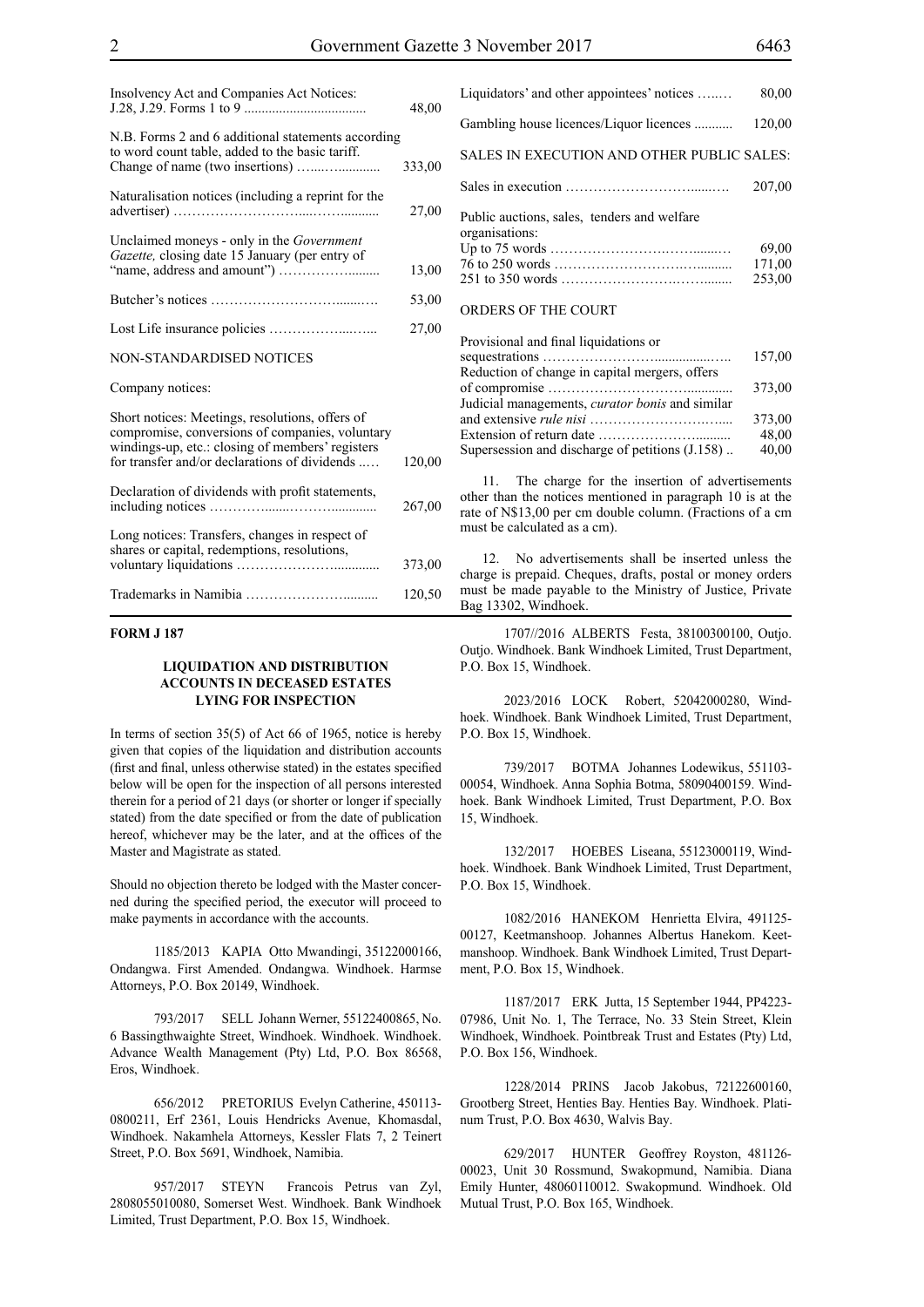1245/2016 KLUGE Walter Reinhold, 52020700158, Windhoek. Windhoek. Estate Planning and Administration Services cc (EPAS), P.O. Box 80014, Windhoek, Namibia.

166/2017 BONING Helga Ruth, 24120600076, Windhoek, 2 December 2016. Windhoek. Standard Executors & Trustees, P.O. Box 2164, Windhoek, Namibia.

210/2017 TSHAPUMBA Alexsia, 54061100416, Windhoek, 28 Januray 2017. Windhoek. Standard Executors & Trustees, P.O. Box 2164, Windhoek, Namibia.

894/2015 SCHROETER Karl Heinz, 24080300069, Duineweg 87, Aranos, 29 March 2015. Windhoek. Aranos. Standard Executors & Trustees, P.O. Box 2164, Windhoek, Namibia.

1128/2017 MACK Harro, 38121600219, 261 Von Burgsdorf Street, Maltahöhe, 9 March 2017. Standard Executors & Trustees, P.O. Box 2164, Windhoek, Namibia.

361/2017 DU RANDT Earl Damian, 70031- 75063087, Windhoek, 1 June 2016. Windhoek. Standard Executors & Trustees, P.O. Box 2164, Windhoek, Namibia.

#### **FORM J 193**

#### **NOTICE TO CREDITORS IN DECEASED ESTATES**

All persons having claims against the estates mentioned below are hereby called upon to lodge their claims with the executors concerned, within 30 days (or otherwise as indicated) calculated from the date of publication hereof. The information is given in the following order: Estate number, surname and Christian names, date of birth, identity number, last address, date of death; surviving spouse's names, surname, date of birth and identity number; name and address of executor or authorised agent, period allowed for lodgement of claims if other than 30 days.

1240/2017 MAASDORP Hendrika, Windhoek, 1 November 1927, 2711010200107, Rehoboth, 5 April 2009. Mr. S. Mouton, Estate Practitioner, P.O. Box 3628, Rehoboth.

1377/2017 CAMPBELL Willem, Windhoek, 28 September 1937, 37092800137, Rehoboth, 7 June 2017. Sofia M. Campbell. Mr. S. Mouton, Estate Practitioner, P.O. Box 3628, Rehoboth.

1384/2017 RITTMANN Arrie Willem, Windhoek, 9 April 1962, 62040900284, Rehoboth, 20 July 2017. Valicia W.M. Rittmann. Mr. S. Mouton, Estate Practitioner, P.O. Box 3628, Rehoboth.

1513/2017 MULLER Natasja S., Windhoek, 11 August 1978, 78081110437, Rehoboth, 3 September 2017. Gerald A. Muller. Mr. S. Mouton, Estate Practitioner, P.O. Box 3628, Rehoboth.

1293/2017 DAMSEB Herman Josef, Windhoek, 25 July 1965, 65072500373, 14th Road, House No. 1149, Tsumeb, 1 April 2017. Adelheid Ritha Damases, 8 November 1968, 68110800149. Dr. Weder, Kauta & Hoveka Inc., 3rd Floor, WKH House, Jan Jonker Road, Ausspannplatz, P.O. Box 864, Windhoek, Namibia.

369/2014 ZAIRE Angelica, Windhoek, 25 February 1926, 2602250600071, Erf No. 505, Katutura, Windhoek, 30 December 2013. Dr. Weder, Kauta & Hoveka Inc., 3rd Floor, WKH House, Jan Jonker Road, Ausspannplatz, P.O. Box 864, Windhoek, Namibia.

1493/2017 KARIGUB Christiaan, Windhoek, 5 October 1982, 82100510746, Erf No. 688, Nau-Aib, Okahandja, 20 July 2017. Dr. Weder, Kauta & Hoveka Inc., 3rd Floor, WKH House, Jan Jonker Road, Ausspannplatz, P.O. Box 864, Windhoek, Namibia.

1318/2016 GABRIEL David, Windhoek, 28 August 1952, 5208280000738, Erf No. 401, Okuryangava, Windhoek, 10 September 1998. Meneth Linea David, 6 June 1960, 60060605790. Dr. Weder, Kauta & Hoveka Inc., 3rd Floor, WKH House, Jan Jonker Road, Ausspannplatz, P.O. Box 864, Windhoek, Namibia.

1466/2017 STRZELECKI Siegfried Paul Helmuth, Windhoek, 22 November 1935, 35112200146, No. 33 Richthofen Street, Swakopmund, Republic of Namibia, 10 August 2017. H.C. Kinghorn Legal Practitioner, P.O. Box 2823, Swakopmund.

1465/2017 STRZELECKI Roswitha, Sieglinde, Windhoek, 19 April 1938, 38041900348, No. 33 Richthofen Street, Swakopmund, Republic of Namibia, 10 August 2017. H.C. Kinghorn Legal Practitioner, P.O. Box 2823, Swakopmund.

1539/2017 NEETHLING Martha Maria, 12 September 1946, 46091200011, Erf 235, 13th Avenue, Tsumeb, Namibia, 18 February 2017. Old Mutual Trust, P.O. Box 165, Windhoek.

1371/2017 SMITH Jacobus Johannes, Windhoek, 22 May 1930, 30052200086, 21 & 20th Westdene, Keetmanshoop, Namibia, 13 August 2017. Old Mutual Trust, P.O. Box 165, Windhoek.

1597/2017 HUMAN Johanna Jacoba Dorethea, Windhoek, 6 May 1954, 54050600285, Farm 1274, Grootfontein, 31 August 2017. Jacobus Cornelius Human, 19 February 1953, 53021900364. FNB Trust Services Namibia (Pty) Ltd, P.O. Box 448, Windhoek, Namibia.

1667/2017 BLOM Mietha Susanna, Windhoek, 12 November 1956, 56111200011, Erf 135, Andries Finnies Street, Nosobville, Gobabis, 7 August 2017. FNB Trust Services Namibia (Pty) Ltd, P.O. Box 448, Windhoek, Namibia.

1655/2017 RUHUNGA Epimaque, Windhoek, 25 November 1964, 64112510012, No. 47 Robin Road, Hochlandpark, 23 September 2017. Maria Magdalena Ruhunga, 5 May 1971, 71050501160. FNB Trust Services Namibia (Pty) Ltd, P.O. Box 448, Windhoek, Namibia.

1296/2017 DIPPENAAR Johanna Hendrika, Windhoek, 11 May 1929, 29051100108, Erf 54, K Leutwin Street, Usakos, 6 July 2017. FNB Trust Services Namibia (Pty) Ltd, P.O. Box 448, Windhoek, Namibia.

1227/2017 GERTSE Johannes, Windhoek, 25 October 1968, 68102500247, Karasburg, 8 February 2017. Elsie Gertse, 14 January 1973, 73011400148. Bank Windhoek Ltd, P.O. Box 15, Windhoek.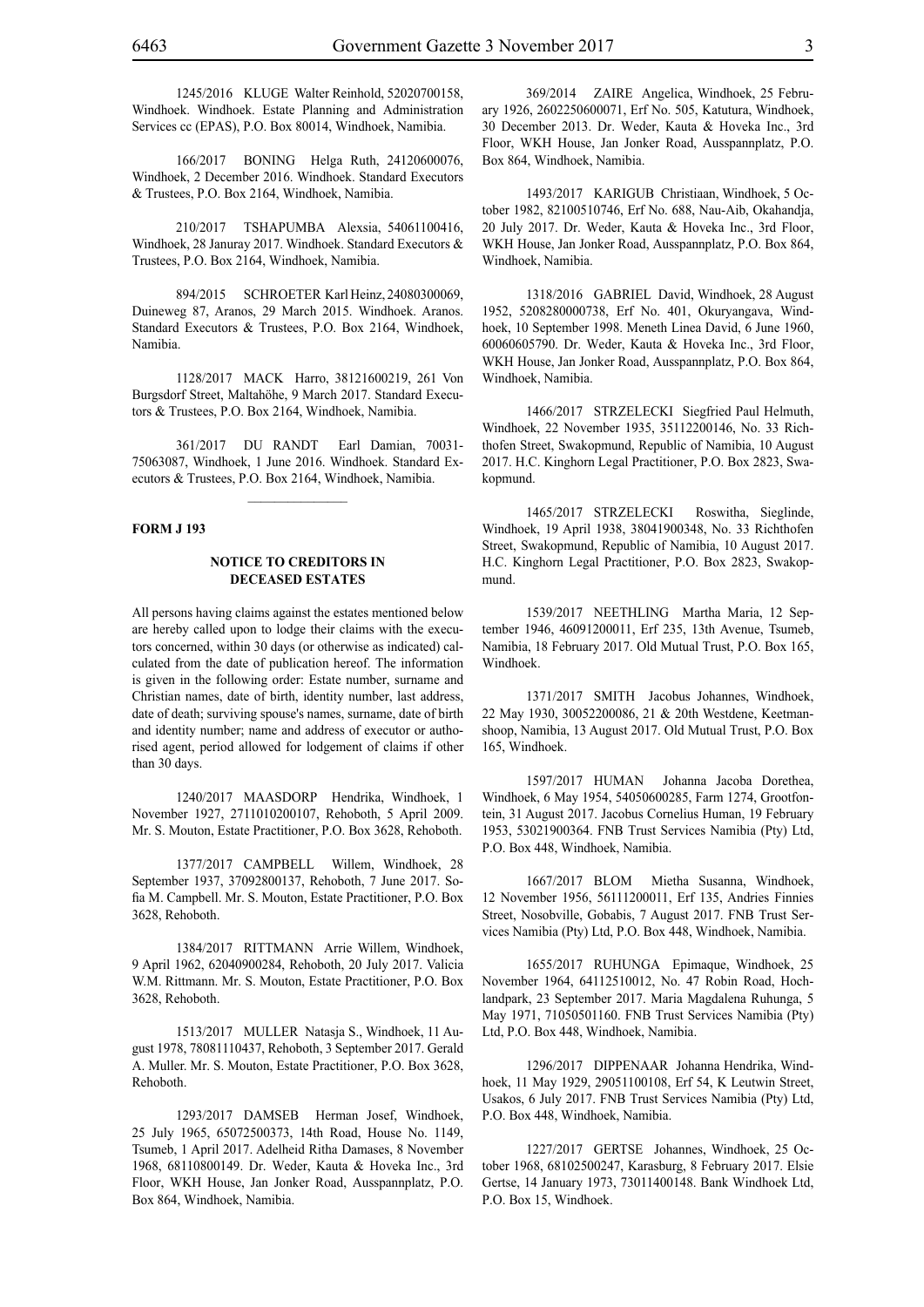1278/2017 MENGE Ludolf Karl Hermann, Windhoek, 3 July 1924, 24070300236, Swakopmund, 25 July 2017. Bank Windhoek Ltd, P.O. Box 15, Windhoek.

1170/2017 GROBLER Johannes, Windhoek, 22 March 1959, 59032200429, Windhoek, 3 October 2016. Elsie Jacoba Wilhelmina Grobler, 6 June 1956, 56060603335. Bank Windhoek Ltd, P.O. Box 15, Windhoek.

1664/2017 SWART Jacqueline Magdalena, Windhoek, 1 May 1966, 66050100764, Tsumeb, 27 May 2017. Bank Windhoek Ltd, P.O. Box 15, Windhoek.

1544/2017 ROTHNER Marie Antoinette, Windhoek, 9 April 1964, 64040900030, Windhoek, 25 July 2017. Bank Windhoek Ltd, P.O. Box 15, Windhoek.

1579/2017 DE WET Hendrina Wilhelmina Gloria, 7 September 1931, 31090700172, Swakopmund, 28 July 2017. Estate Planning and Administration Services cc, P.O. Box 80014, Windhoek, Namibia.

1578/2017 JOACHIM Maria Kunyanda, Windhoek, 15 October 1959, 59101500899, Rundu, 12 February 2017. Martha S.L. Dobberstein, P.O. Box 5924, Ausspannplatz, Windhoek, Namibia.

1309/2017 JANSEN Susanna Martha, Windhoek, 10 March 1934, 34031000332, Rehoboth, 17 February 2017. Martha S.L. Dobberstein, P.O. Box 5924, Ausspannplatz, Windhoek, Namibia.

1251/2017 SCHERMAN Helena Elizabeth, Windhoek, 30 September 1922, 22093000091, Erf 204, Bethanie, 25 June 2016. Standard Executors & Trustees, P.O. Box 2164, Windhoek, Namibia.

#### **FORM 1**

#### **APPOINTMENT OF TRUSTEES AND LIQUIDATORS AND PROOF OF CLAIMS IN SEQUESTRATED ESTATES OR COMPANIES BEING WOUND UP**

Pursuant to subsection (3) of section fifty-six, section seventyseven and subsection (3) of section forty of the Insolvency Act, 1936, section 339, 366, 375 (5)(b) and 402 of the Companies Act, 1973, notice is hereby given that the persons mentioned below have been appointed trustee or liquidators, as the case may be, and that persons indebted to the estate or companies are required to pay their debts to them forthwith unless otherwise indicated.

Meetings of creditors of the said estate or companies will be held on the dates and the times and places mentioned below, for proof of claims against the estates or companies, for the purpose of receiving the trustees' or liquidators' reports as to the affairs and conditions of the estates or companies and for giving the trustees or liquidators directions concerning the sale of recovery or any matter relating to the administration thereof.

W25/17 **Elandshoring Game (Pty) Ltd** (In Liquidation). D.J. Bruni, Liquidator, Bruni & McLaren, P.O. Box 11267, Klein Windhoek. 15 November 2017 at 10h00 before the Master of the High Court, Windhoek. Second general meeting of directors and creditors.

W01/17 **Wheels for All cc** (In Liquidation). I.R. McLaren, Liquidator, Bruni & McLaren, P.O. Box 11267, Klein Windhoek. 15 November 2017 at 10h00 before the Master of the High Court, Windhoek. Second general meeting of members and creditors.

W22/16 **Punch-Lifestyle Computers cc** (In Liquidation). I.R. McLaren Liquidator, Bruni & McLaren, P.O. Box 11267, Klein Windhoek. 15 November 2017 at 10h00 before the Master of the High Court, Windhoek. Second general meeting of members and creditors.

 $\frac{1}{2}$ 

#### **FORM 2**

#### **MEETING OF CREDITORS IN SEQUESTRATED ESTATES OR COMPANIES BEING WOUND UP**

Pursuant to sections *forty-one* and *forty-two* of the Insolvency Act, 1936, notice is hereby given that a meeting of creditors will be held in the sequestrated estates or companies being wound up mentioned below, on the dates, at the times and places and for the purpose thereof.

Meetings in a town in which there is a Magistrate's office, will be held before the Master, elsewhere they will be held before the Magistrate.

The particulars given in the following order: The number of estate/company; the name and description of the estate/company; the date, hour and place of meeting and the purpose of the meeting.

W11/16 **Namspace Contractors cc** (In Liquidation). 15 November 2017, at 10h00 at the Office of the Master of the High Court, Windhoek. Special meeting, proof of further claims. Investment Trust Co. (Pty) Ltd, P.O. Box 11267, Klein Windhoek.

 $\frac{1}{2}$ 

#### **FORM 4**

#### **LIQUIDATION ACCOUNTS AND PLANS OF DISTRIBUTION OR CONTRIBUTION IN SEQUESTRATED ESTATES OR COMPANIES BEING WOUND UP**

Pursuant to section 77 of the Co-operatives Act 1996 (as amended) notice is hereby given that the liquidation accounts and plans of distribution or contribution in the estates or companies/cooperatives mentioned below, will lie for inspection of creditors at the offices of the Registrar of Co-operatives, Luther Street, Windhoek and Investment Trust Company (Pty) Ltd .The particulars given are the following order: Name and description of estate/cooperative, description of account, place of account lying for inspection.

185/17 **Insolvent Estate: late G.A. Schnaitmann**. First and Final Liquidation and Distribution Account. Office of the Master of the High Court, Windhoek and Magistrate Walvis Bay for a period of 14 days as from 3 October 2017. D.J. Bruni, & I.R. McLaren, Agents for Executrix, Bruni & McLaren, P.O. Box 11267, Klein Windhoek.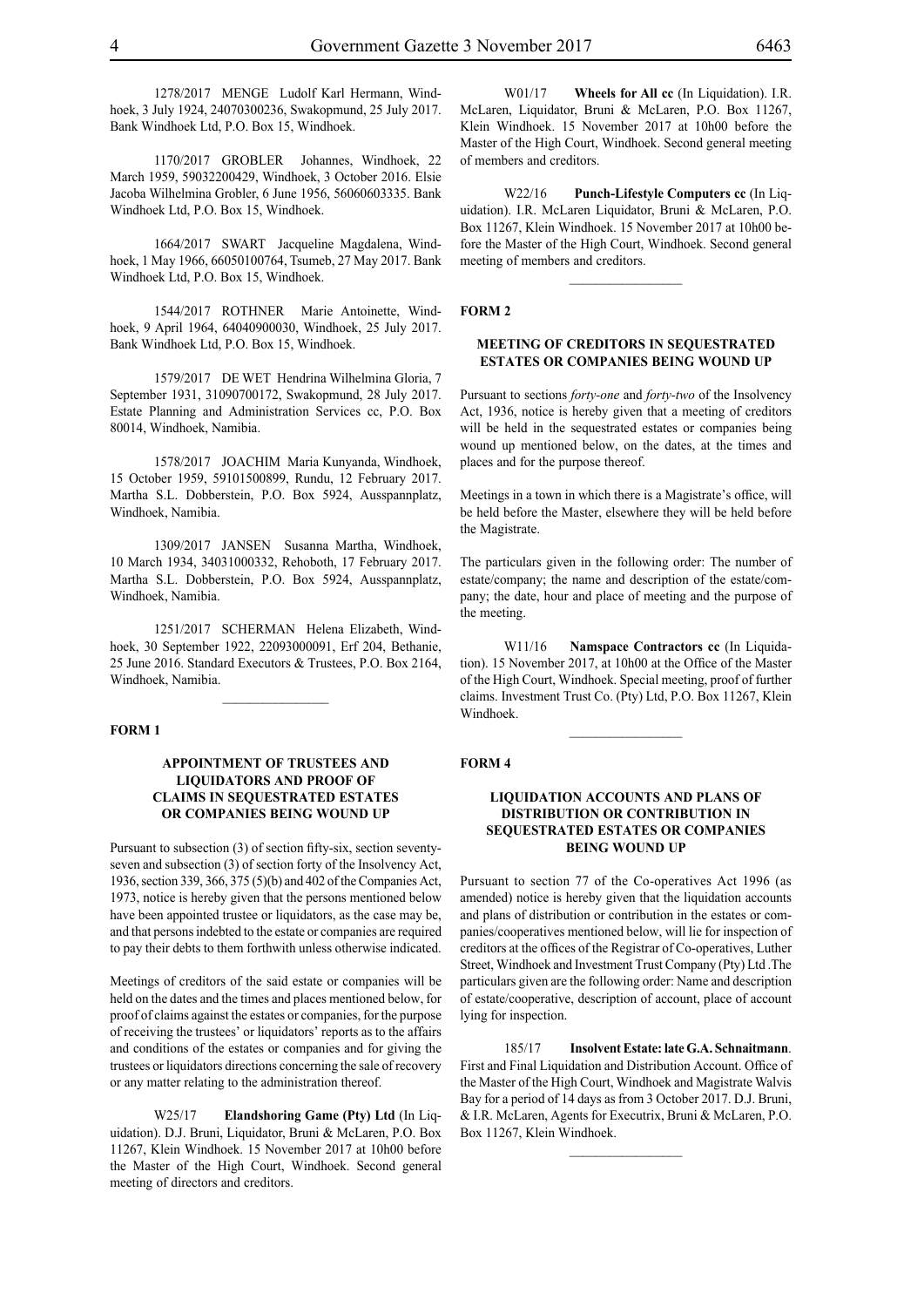#### **FORM 5**

#### **PAYMENT OF DIVIDENDS AND COLLECTION OF CONTRIBUTIONS IN SEQUESTRATED ESTATES OR COMPANIES BEING WOUND UP**

The liquidation accounts and plans of distribution or contribution in the sequestrated estates or companies being wound up mentioned below having been confirmed on dates mentioned therein, notice is hereby given, pursuant to sub-section (1) of section one hundred and thirteen of the Insolvency Act, 1936, and section 409(2) of the Companies Act, 1973, that dividends are in the course of payment or contributions are in the course of collection in the said estates or companies as set forth below, and that every creditor liable to contribution is required to pay the trustee the amount for which he/she is liable at the address mentioned below.

The particulars are given in the following order: Number of estate or company; name and description of estate or company; date when account confirmed; whether a dividend is being paid or contribution collected or both; name and address of Trustee or Liquidator.

W11/16 **Namspace Contractors cc** (In Liquidation). 19 October 2017. Dividends paid to Concurrent Creditors. First Liquidation and Distribution Account. D.J. Bruni, Liquidator, Bruni & McLaren, P.O. Box 11267, Klein Windhoek.

W18/17 **Pole' Vertising cc** (In Liquidation). 6 October 2017. Surplus funds paid to member. First Liquidation and Distribution Account. D.J. Bruni, Liquidator, Bruni & McLaren, P.O. Box 11267, Klein Windhoek.

#### **IN THE HIGH COURT OF NAMIBIA HELD AT MAIN DIVISION**

 $\frac{1}{2}$ 

| WINDHOEK                | <b>CASE NUMBER: I 2797/2012</b> |
|-------------------------|---------------------------------|
| In the matter between:  |                                 |
| NEDBANK NAMIBIA LIMITED | Plaintiff                       |

and

#### **MARGARET SHIKONGO** Defendant

#### **NOTICE OF SALE IN EXECUTION**

Pursuant to a Judgement of the above Honourable Court granted on **23 NOVEMBER 2012**, the following immovable property will be sold "voetstoots" by the Messenger of the Court for the District of **Windhoek** on **Wednesday, 14 November 2017,** at **12h00** at Portion 32 of the Consolidated Farm Herboths No. 523.

| <b>CERTAIN:</b>       |     | Portion 32 of the Consolidated Farm<br>Herboths No. 523<br>In Settlement of Kappa Farm                |
|-----------------------|-----|-------------------------------------------------------------------------------------------------------|
| SITUATE:              |     | In the Municipality of Windhoek<br>Registration Division "K"                                          |
| <b>RESERVE PRICE:</b> | (a) | N\$ 1 415 818-68 plus interest at<br>15.60% interest per annum from<br>22 August 2012 to date of pay- |

ment;

#### (b) Messenger's fees

The "Conditions of Sale in Execution" will lie for inspection at the office of the Messenger of the Court in Windhoek, and at the Head Office of Plaintiff it Windhoek at Plaintiff's Attorneys, Koep & Partners at the undermentionec address.

DATED at WINDHOEK this 26th day of SEPTEMBER 2017.

 KOEP & PARTNERS LEGAL PRACTITIONERS FOR Plaintiff 33 SCHANZEN ROAD WINDHOEK

#### **In the MAGISTRATE'S COURT for the DISTRICT of WINDHOEK**

 $\overline{\phantom{a}}$  ,  $\overline{\phantom{a}}$  ,  $\overline{\phantom{a}}$  ,  $\overline{\phantom{a}}$  ,  $\overline{\phantom{a}}$  ,  $\overline{\phantom{a}}$  ,  $\overline{\phantom{a}}$  ,  $\overline{\phantom{a}}$  ,  $\overline{\phantom{a}}$  ,  $\overline{\phantom{a}}$  ,  $\overline{\phantom{a}}$  ,  $\overline{\phantom{a}}$  ,  $\overline{\phantom{a}}$  ,  $\overline{\phantom{a}}$  ,  $\overline{\phantom{a}}$  ,  $\overline{\phantom{a}}$ 

**HELD at WINDHOEK Case No. 327/2017**

In the matter between:

**COASTAL TOOL HIRE CC T/A COASTAL HIRE** Execution Creditor

and

**KHAMSWAS INVESTMENTS CC** First Execution Debtor **RICHARD MARTIN OLIVIER** Second Execution Debtor

#### **NOTICE OF SALE IN EXECUTION**

In pursuance of judgment granted on **13 March 2017**, the following immovable property will be sold "voetstoots" by the Messenger of the Court for the District of **Windhoek** on **15 NOVEMBER 2017** at **12H0**0 at ERF 234 NO. 1 SANDPIPER STREET, HOCHLANDPARK, WINDHOEK:

| UERTAIN.                                         | ен 254 постанаратк                                                                                                                                                                                                                                                      |
|--------------------------------------------------|-------------------------------------------------------------------------------------------------------------------------------------------------------------------------------------------------------------------------------------------------------------------------|
| SITUATE:                                         | In the Municipality of Windhoek                                                                                                                                                                                                                                         |
| CLAIM BY<br><b>PREFERENT</b><br><b>CREDITOR:</b> | N\$2 740 412.04 at an interest rate of<br>16.80% p.a. calculated daily, charged<br>monthly in arrears and compounded as<br>from 14 September 2017 until date of fi-<br>nal settlement, both dates inclusive, plus<br>legal costs that are currently at N\$29<br>706.88. |

 $C$ ERTAIN:  $C_1$   $C_2$  234 H $C_3$  11,  $C_4$  1

IMPROVEMENTS: Main Building (Entrance hall, lounge with fire place, dining room, entertainment area with build-in bar, family room, kitchen, scullery, pantry, study, four bedrooms, dressing room, bathroom with a shower and toilet, bathroom with a bath and toilet and an en-suite with a both, shower and toilet.

Flats: Each flat consist of a lounge, kitchen, two bedrooms and two bathrooms with a bath and toilet and shower and toilet.

Outside Building: Double Garage servant and an outside toilet.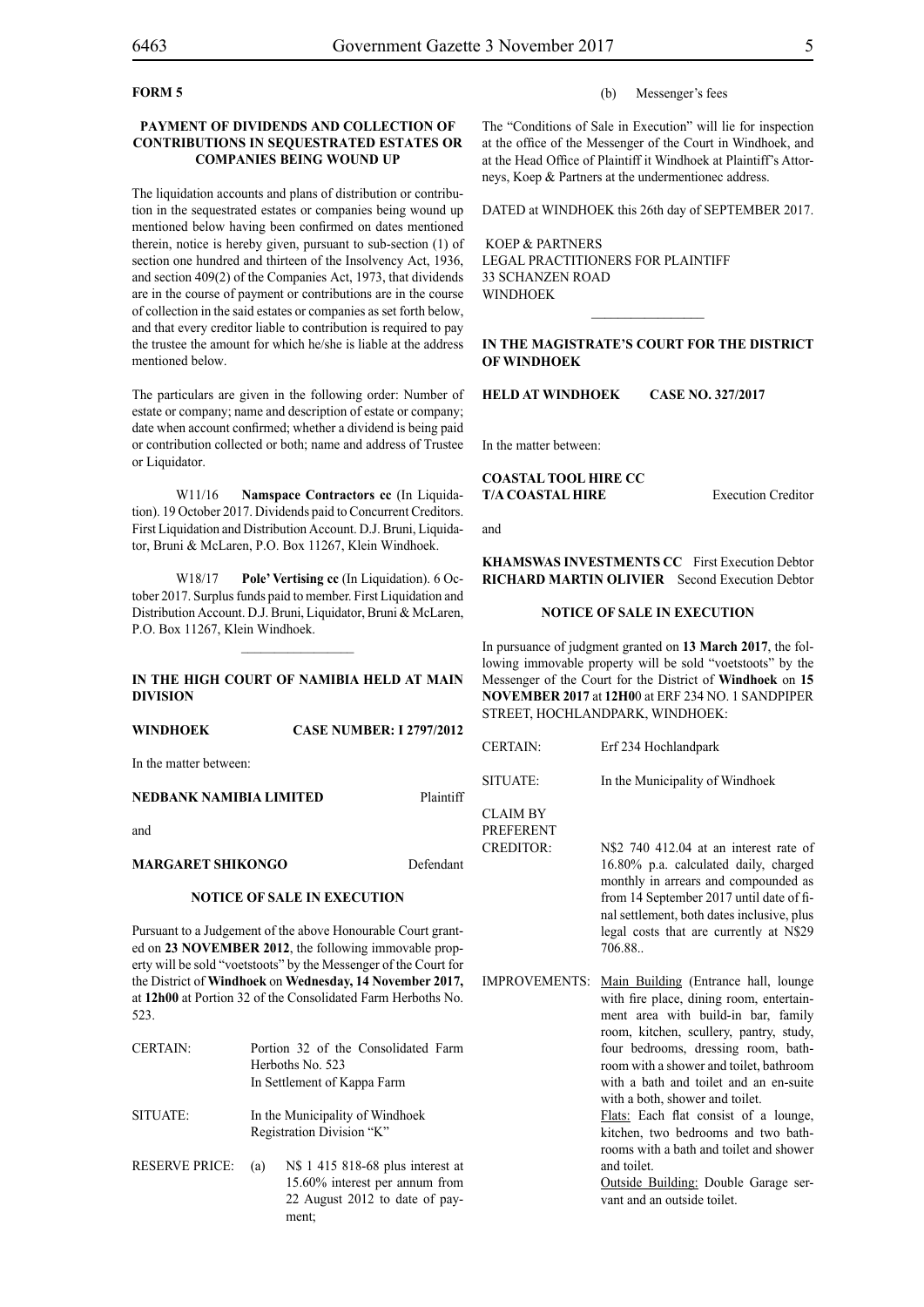Minors: Boundary walls, two remote gates, paving, swimming pool, stoep.

The "Conditions of the Sale in Execution" will lie for inspection at the office of the Messenger of the Court in Windhoek, and at the offices of the Plaintiffs Legal Practitioners, Etzold - Duvenhage, at the undermentioned address.

DATED at WINDHOEK this 22nd day of September 2017.

ETZOLD DUVENHAGE LEGAL PRACTITIONER FOR Plaintiff 33 FELD STREET WINDHOEK

#### **IN THE MAGISTRATE'S COURT FOR THE DISTRICT OF WINDHOEK**

**HELD AT WINDHOEK CASE NO: 3552 OF 2016**

In the matter between:

**BODY CORPORATE OF BERGLAND** Execution Creditor

and

#### **LINDEQUEST INVESTMENT NUMBER FOUR CC** Execution Debtor

#### **NOTICE OF SALE IN EXECUTION**

IN EXECUTION of a Judgment granted by the above Honourable Court against the Execution Debtor on **14 September 2016**, the following property will be sold by public auction on **16 November 2017**, at **10H15** by the Messenger of the Court for the district of **Windhoek** in front of the Magistrate's Court, Mungunda Street, Katutura, Windhoek:

- (a) Section No. 4 as shown and more fully described on Section Plan No. 40/2004 in the development scheme known as Bergland, in respect of the land and building or buildings, situate at Erf 121 Windhoek, in the Municipality of Windhoek, Registration Division "K", Khomas Region, of which the floor area, according to the said Sectional Plan, is 53 (Fifty Three) square metres in extent; and
- (b) An undivided share in the common property in the development scheme, apportioned to that Section in accordance with the participation quota as endorsed on that Sectional Plan.

HELD under Certificate of Registered Sectional Title No. 40/2004(4)(UNIT), dated 26 October 2004, with all fixed improvements thereon.

Alleged improvements: (Bachelor) Flat, Open Plan with Bathroom and Closed Balcony.

#### **MAIN CONDITIONS OF SALE:**

- 1. The Sale is subject to the provisions of the Magistrate's Court Act No. 32 of 1944, as amended.
- 2. The property will be sold "voetstoots" according to the existing title deed.
- 3. One tenth of the purchase price will be payable immediately after the Sale in cash, the balance against transfer to be secured by a bank or building society guarantee.
- 4. The complete conditions of Sale may be inspected at the office of the Messenger of the Court, Windhoek (Tel no: 248568) and at the Plaintiff's Attorneys' offices at the undermentioned address.
- 5. The sale will be in Namibian Dollars and no bid less than N\$1,00 (ONE NAMIBIAN DOLLAR) will be accepted.

DATED AT WINDHOEK on 19 SEPTEMBER 2017.

VAN DER MERWE-GREEFF ANDIMA INC. ATTORNEYS FOR Plaintiff / Execution Creditor 28 CHURCH STREET WINDHOEK

**IN THE MAGISTRATE'S COURT FOR THE DISTRICT OF WINDHOEK**

 $\frac{1}{2}$ 

**HELD AT WINDHOEK CASE NO: 6612 OF 2016**

In the matter between:

**BODY CORPORATE OF HYBURY COURT** Execution Creditor

#### **LUKAS HASHITI** Execution Debtor

#### **NOTICE OF SALE IN EXECUTION**

IN EXECUTION of a Judgment granted by the above Honourable Court against the Execution Debtor on **23 November 2016**, the following property will be sold by public auction on **16 November 2017**, at **10H00** by the Messenger of the Court for the district of Windhoek in front of the Magistrate's Court, Mungunda Street, Katutura, Windhoek:

- (a) Section No. 15 as shown and more fully described on Section Plan No. 37/2006 in the development scheme known as Hybury Court, in respect of the land and building or buildings, situate at Cimbebasia Extension 2, in the Municipality of Windhoek, Registration Division "K", Khomas Region, of which the floor area, according to the said Sectional Plan, is 60 ( Sixty) square metres in extent; and
- (b) An undivided share in the common property in the development scheme, apportioned to that Section in accordance with the participation quota as endorsed on that Sectional Plan.

HELD under Certificate of Registered Sectional Title No. 37/2006(15)(UNIT), dated 9 July 2006, with all fixed improvements thereon.

Alleged improvements: (2 x Bedrooms, Open Plan Kitchen, Living Room, 1 x Full Bathroom, Courtyard, Shaded parking).

#### **MAIN CONDITIONS OF SALE:**

1. The Sale is subject to the provisions of the Magistrate's Court Act No. 32 of 1944, as amended.

and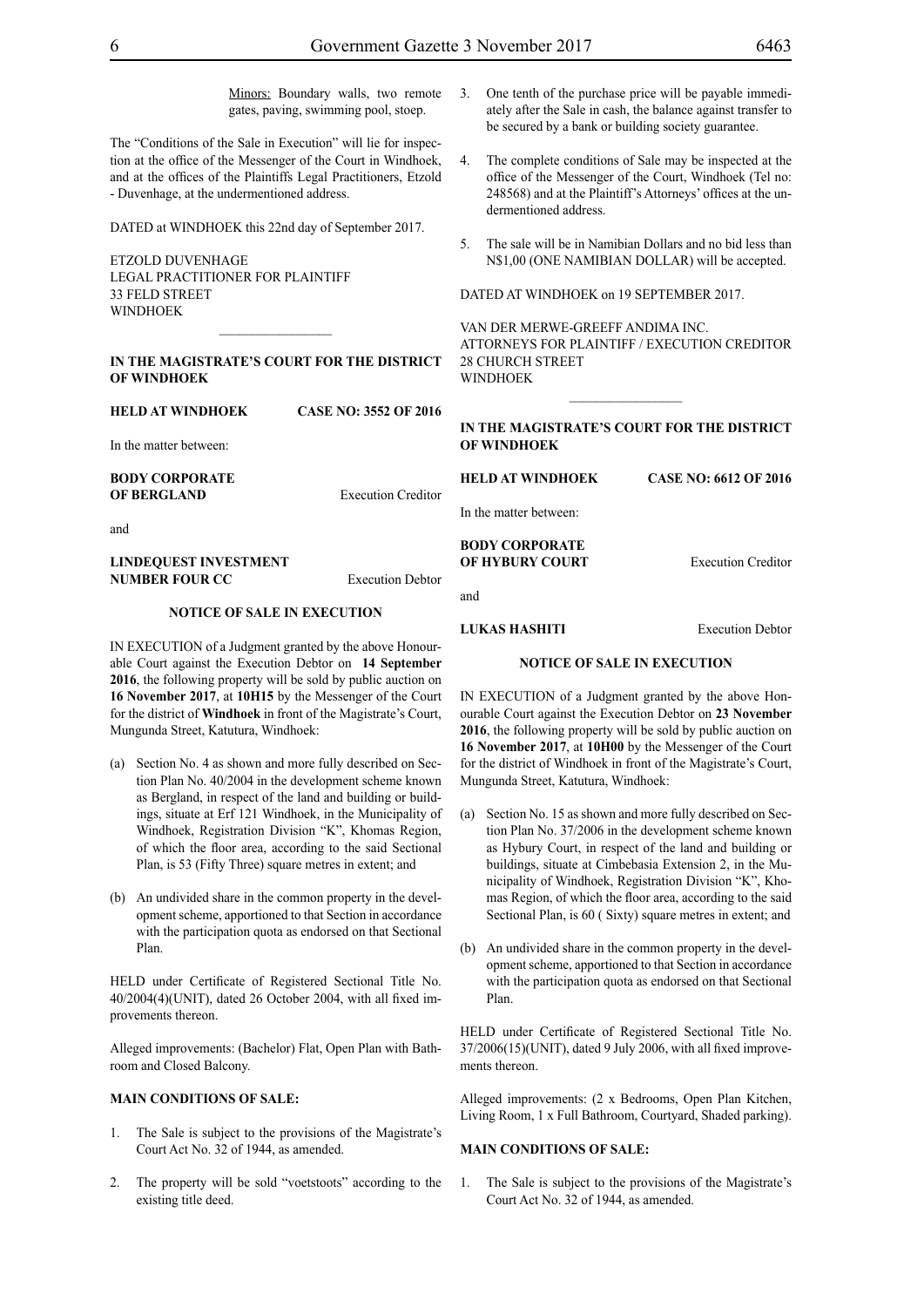- 2. The property will be sold "voetstoots" according to the existing title deed.
- 3. One tenth of the purchase price will be payable immediately after the Sale in cash, the balance against transfer to be secured by a bank or building society guarantee.
- 4. The complete conditions of Sale may be inspected at the office of the Messenger of the Court, Windhoek (Tel no: 248568) and at the Plaintiff's Attorneys' offices at the undermentioned address.
- 5. The sale will be in Namibian Dollars and no bid less than N\$1,00 (ONE NAMIBIAN DOLLAR) will be accepted.

DATED AT WINDHOEK on 20 SEPTEMBER 2017.

VAN DER MERWE-GREEFF ANDIMA INC. ATTORNEYS FOR Plaintiff / Execution Creditor 28 CHURCH STREET WINDHOEK

#### **IN THE MAGISTRATE'S COURT FOR THE DISTRICT OF WINDHOEK**

 $\frac{1}{2}$ 

#### **HELD AT WINDHOEK CASE NO: 6518/2016**

In the matter between:

**GUNNAR MAX JENSEN ACTING IN HIS CAPACITY AS A TRUSTEE OF THE GUNNAR JENSEN BUILDING MATERIALS TRUST T/A PENNYPINCHERS TIMBERCITY WINDHOEK** Plaintiff

and

**LO-AMMI TRADING CC** First Defendant **LOUIS LEONARDT JOUBERT** Second Defendant

#### **NOTICE OF SALE IN EXECUTION**

IN EXECUTION of a judgment granted by the above Honourable Court on **6 December 2016**, the following immovable property will be sold with reserve and "voetstoots" by the Messenger of the Court for the district of **Windhoek** on **Thursday, 23 November 2017** at **12h00** in front of the under-mentioned dwelling:

| <b>CERTAIN:</b>      | Erf 295, Omeya                                                                                                                                        |
|----------------------|-------------------------------------------------------------------------------------------------------------------------------------------------------|
| SITUATE:             | In the Municipality of Windhoek<br>Registration Division "K"<br>Khomas Region                                                                         |
| <b>MEASURING:</b>    | 879 square metres                                                                                                                                     |
| <b>HELD BY</b>       | Deed of Transfer No T 3380/2013                                                                                                                       |
| <b>IMPROVEMENTS:</b> | 2 x Double Garages, 5 x Bedrooms 2 En<br>Suites, Kitchen, Open Plan Living Area,<br>Scullery, Full Bathroom, Entertainment<br>Area with Swimming Pool |

The "Conditions of Sale in Execution" will lie for inspection at the office of the Messenger of the Court, Windhoek and the

Plaintiff's Legal Practitioners, Behrens & Pfeiffer, at the under-mentioned address.

DATED at WINDHOEK on this 6th day of OCTOBER 2017.

BEHRENS & PFEIFFER LEGAL PRACTITIONER FOR Plaintiff SUITE 141, MAERUA MALL. CENTAURUS ROAD WINDHOEK

#### **IN THE MAGISTRATE'S COURT FOR THE DISTRICT OF WINDHOEK**

 $\frac{1}{2}$ 

**HELD AT WINDHOEK CASE NO: 6154/2016**

In the matter between:

**GUNNAR MAX JENSEN ACTING IN HIS CAPACITY AS A TRUSTEE OF THE GUNNAR JENSEN BUILDING MATERIALS TRUST T/A PENNYPINCHERS TIMBERCITY WINDHOEK** Plaintiff

and

**ONAMAHUA TRADING CC** First Defendant **ERASTUS MUTALENINOHENDA HENOCK** Second Defendant

#### **NOTICE OF SALE IN EXECUTION**

IN EXECUTION of a judgment granted by the above Honourable Court on **5 December 2016,** the following immovable property will be sold without reserve and "voetstoots" by the Messenger of the Court for the district of **Windhoek** on **Thursday, 23 November 2017** at **09h30** in front of the undermentioned dwelling:

CERTAIN: Erf 860, Academia, Extension No. 1,

| ULIMIAIIV.                    | ETT 600, ACQUEIIIIA, EXICIISIUII INO. 1,<br>Windhoek                          |
|-------------------------------|-------------------------------------------------------------------------------|
| <b>SITUATE:</b>               | In the Municipality of Windhoek<br>Registration Division "K"<br>Khomas Region |
| MEASURING:                    | 644 square metres                                                             |
| HELD BY:                      | Deed of Transfer No. T 146/2017                                               |
| IMPROVEMENTS: Undeveloped Erf |                                                                               |
|                               |                                                                               |

The "Conditions of Sale in Execution" will lie for inspection at the office of the Messenger of the Court, Windhoek and the Plaintiff's Legal Practitioners, Behrens & Pfeiffer, at the under-mentioned address.

DATED at WINDHOEK on this 6th day of OCTOBER 2017.

BEHRENS & PFEIFFER LEGAL PRACTITIONER FOR Plaintiff SUITE 141, MAERUA MALL. CENTAURUS ROAD **WINDHOEK**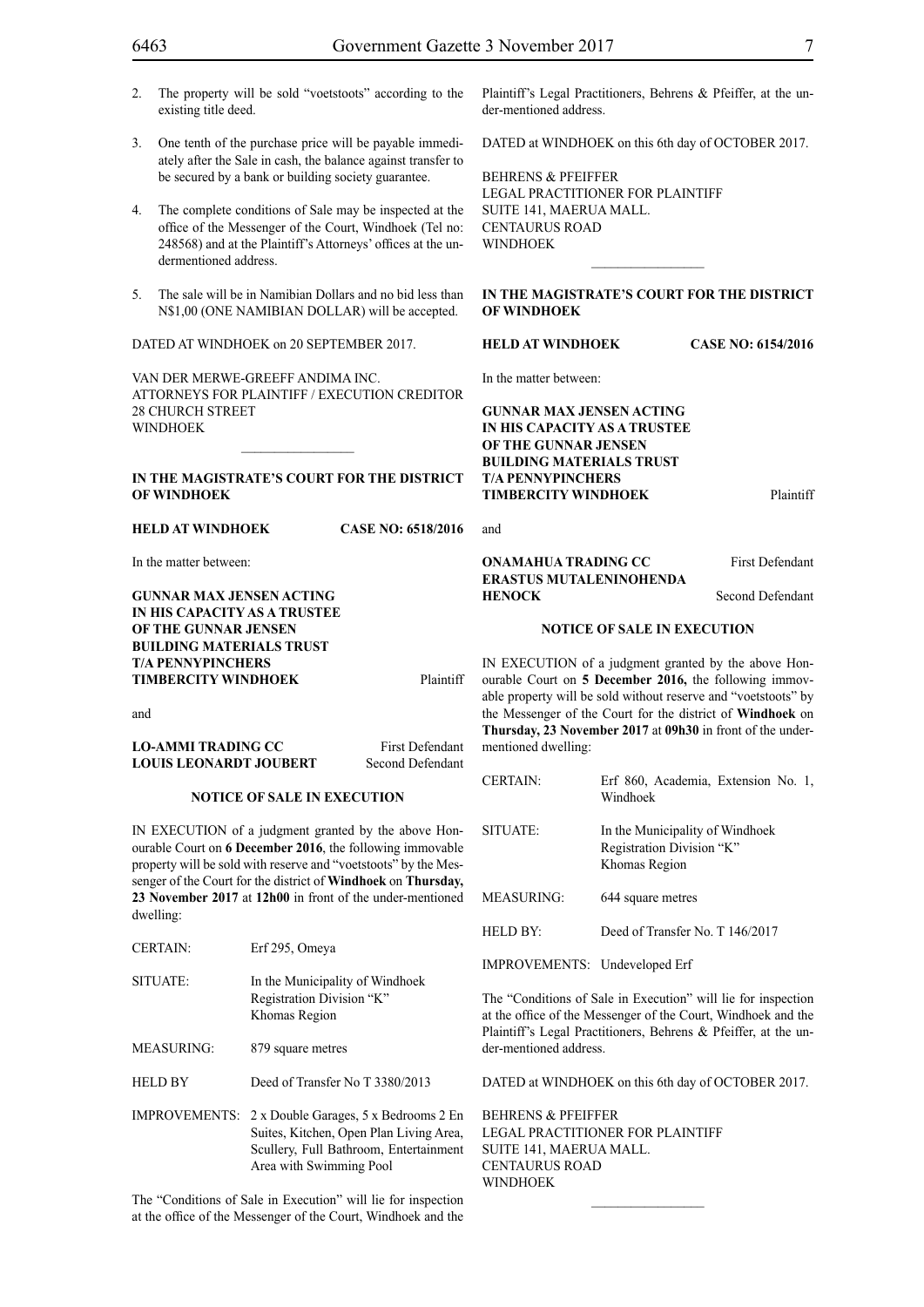#### **IN THE HIGH COURT OF NAMIBIA CASE NO: HC-MD-CIV-ACT-CON-2016/03385**

In the matter between:

#### **STANDARD BANK NAMIBIA LIMITED** Plaintiff

and

**MARINE STEPHEN KIMARO** Defendant

#### **NOTICE OF SALE IN EXECUTION OF IMMOVABLE PROPERTY**

Pursuant to Judgment of the above Honourable Court granted on **16 JUNE 2017**, the following immovable property will be sold without reserve and voetstoots by the Deputy Sheriff of the District of **EENHANA** on **15 November 2017** at ERF NO 722, EENHANA, REPUBLIC OF NAMIBIA.

| <b>CERTAIN</b>   | Erf No. 722, Eenhana                                                            |
|------------------|---------------------------------------------------------------------------------|
| <b>SITUATE</b>   | In the Town of Eenhana<br>Registration Division "A",<br>Ohangwena Region        |
| <b>MEASURING</b> | (570) (five hundred and seventy) square<br>metres                               |
| CONSISTING OF    | 1 x Kitchen, 1 x Lounge, 3 x bedrooms,<br>1 x bathroom with bathtub, 1 x shower |

The "Conditions of Sale-in-Execution" will lie for inspection at the office of the Deputy Sheriff at TSUMEB and at the Head Office of Plaintiff at WINDHOEK and Plaintiff's Attorneys, Fisher, Quarmby & Pfeifer, at the under mentioned address.

Dated at WINDHOEK this 20th day of October 2017

FISHER, QUARMBY & PFEIFER LEGAL PRACTITIONER FOR Plaintiff Cnr of Robert Mugabe Avenue & Thorer Street (entrance in Burg Street) P O Box 37 WINDHOEK

#### **Case number: POCA 04/2017**

**IN THE HIGH COURT OF NAMIBIA, HELD AT WINDHOEK, MAIN DIVISION ON FRIDAY, 6 OCTOBER 2017 BEFORE THE HONOURABLE JUSTICE UEITELE, JUDGE**

 $\frac{1}{2}$ 

In the *ex parte* application of:

#### **THE PROSECUTOR-GENERAL** Applicant

*IN RE:* The positive balance in Sanlam Unit Trust account number 65235705 held in the name of Jeanette Candy Garoes.

**IN THE APPLICATION FOR A FORFEITURE OF PROPERTY ORDER IN TERMS OF SECTION 59 OF THE PREVENTION OF ORGANISED CRIME ACT 29 OF 2004**

#### **ORDER**

Having heard counsel, on behalf of the applicant and having read the Notice of Motion, affidavits and annexures filed thereto:

#### **IT IS HEREBY ORDERED THAT:**

- 1. The forfeiture of property order dated 18 August 2017 is varied as follows:
	- 1.1. The Sanlam Unit trust account number 65236705 is substituted with the correct account number 65235705 held in the name of Jeanette Candy Garoes as the property forfeited in terms of section 59 of the Prevention of Organised Crime Act.
- 2. This order and the forfeiture order dated 18 August 2017 ("the forfeiture order") must be published in the Government Gazette as soon as practicable.
- 3. The forfeiture order dated 18 August 2017 shall not be executed before 30 days after the notice of this order and the forfeiture order have been published in the Government Gazette or before an application for variation or rescission or an appeal has been disposed of.

BY ORDER OF THE COURT

REGISTRAR OF THE HIGH COURT

TO: Government Attorney

#### **Case number: POCA 4/2017**

#### **IN THE HIGH COURT OF NAMIBIA, MAIN DIVISION WINDHOEK, FRIDAY, THE 18TH DAY OF AUGUST 2017 BEFORE THE HONOURABLE MR JUSTICE USIKU**

 $\frac{1}{2}$ 

In the *ex parte* application of:

#### **THE PROSECUTOR GENERAL Applicant**

*IN RE*: The positive balance in Sanlam Unit Trust account number 65236705 held in the name of Jeanette Garoes

**IN THE APPLICATION FOR A FORFEITURE OF PROPERTY ORDER IN TERMS OF SECTION 59 OF THE PREVENTION OF ORGANISED CRIME ACT 29 OF 2004**

#### **ORDER**

Having heard **Ms Angula**, counsel of the Applicant, and having read the Notice of Motion, Affidavits and annexure thereto;

#### **IT IS ORDERED THAT:**

1. The property which is presently subject to a preservation of property order granted by this Honourable Court under the above case number on 24 March 2017, namely: